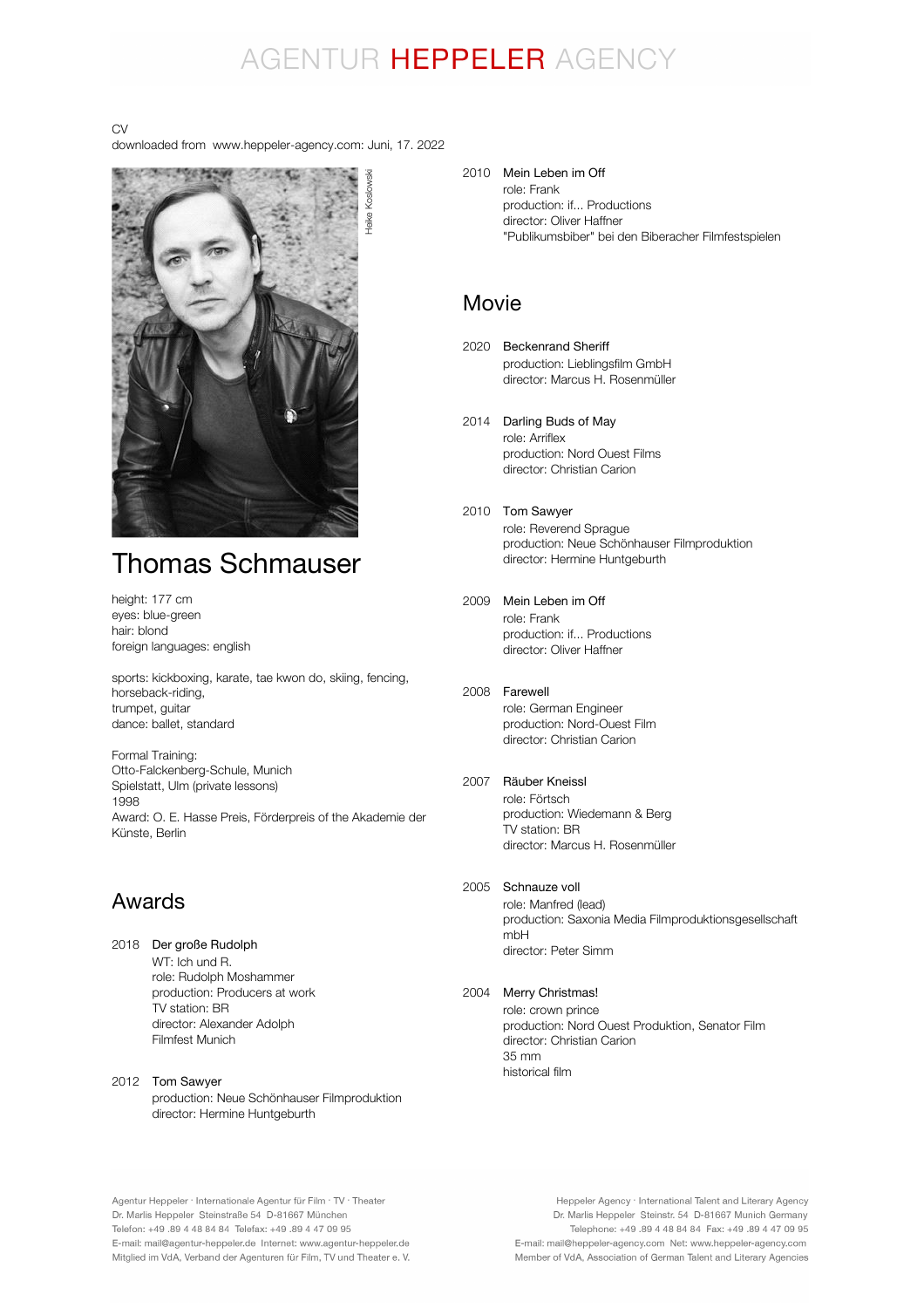# Thomas Schmauser

- 2000 Auf die Frauen, die Kunst und das, was wir lieben role: Fred (lead) production: kaliber35 / HFF Hochschule für Film und Fernsehen München director: Matthias Kutschmann 35 mm Prädikat: wertvoll
- 1999 The Loneliness Of The Crocodiles role: Günther (lead) production: Olga Film GmbH director: Jobst Oetzmann
- 1998 Ein todsicheres Geschäft (engl.) WT: Undertaker's Paradise (engl.) role: Hugo (lead) production: Claussen + Wöbke Filmproduktion director: Mathias X. Oberg mit Ben Gazzara
- 1995 It's a Jungle Out There role: Simon production: Claussen + Wöbke Filmproduktion TV station: SWF / arte director: Hans Christian Schmid

### Television

- 2021 Tatort Murot und das Kind role: Xavier production: Hessischer Rundfunk TV station: ARD director: M.X. Oberg
- 2020 Die Bestatterin Die unbekannte Tote Die unbekannte Tote production: die film GmbH TV station: Degeto/SWR director: Fabian Möhrke
- 2019 Schwartz und Schwartz role: Lennart Hartsch production: Bavaria Fiction GmbH TV station: ZDF director: Alexander Adolph
- 2018 Tatort Wiesbaden Angriff auf Wache Angriff auf Wache role: Rüdiger Kermann production: Hessischer Rundfunk TV station: HR director: Thomas Stuber
- 2017 Der große Rudolph WT: Ich und R. role: Rudolph Moshammer production: Producers at work TV station: BR director: Alexander Adolph
- 2016 Polizeiruf München Meuffels Schuld production: Collina Film TV station: BR director: Hermine Huntgeburth
- 2016 Wanted role: Frank Jeryczek production: Pantaleon Films TV station: Amazon Prime director: Matthias Schweighöfer
- 2016 Friesland Irrfeuer role: Bertram Feig production: Warner Bros TV station: ZDF director: Markus Sehr
- 2014 Schwarzach 23 production: TV 60 TV station: ZDF director: Matthias Tiefenbacher
- 2013 Blood and water role: Karl Bauer production: TV 60 TV station: ZDF director: Christoph Stark
- 2011 Lena Fauch role: Rainer Karlstadt production: Hager Moss TV station: ZDF director: Kai Wessel
- 2011 Ein Würzburg Krimi Bamberger Reiter role: Peter Haller production: TV 60 TV station: BR director: Michael Gutmann
- 2010 Franzi

role: Advocator production: Infa Film TV station: BR director: Matthias Kiefersauer

2008 Bella Block Der Fall Bella Block role: Oliver Beck production: UFA TV station: ZDF director: Markus Imboden

#### 2007 Freiwild - ein Würzburg Krimi

production: INFA Film / Bayerischer Rundfunk TV station: BR director: Manuel Siebenmann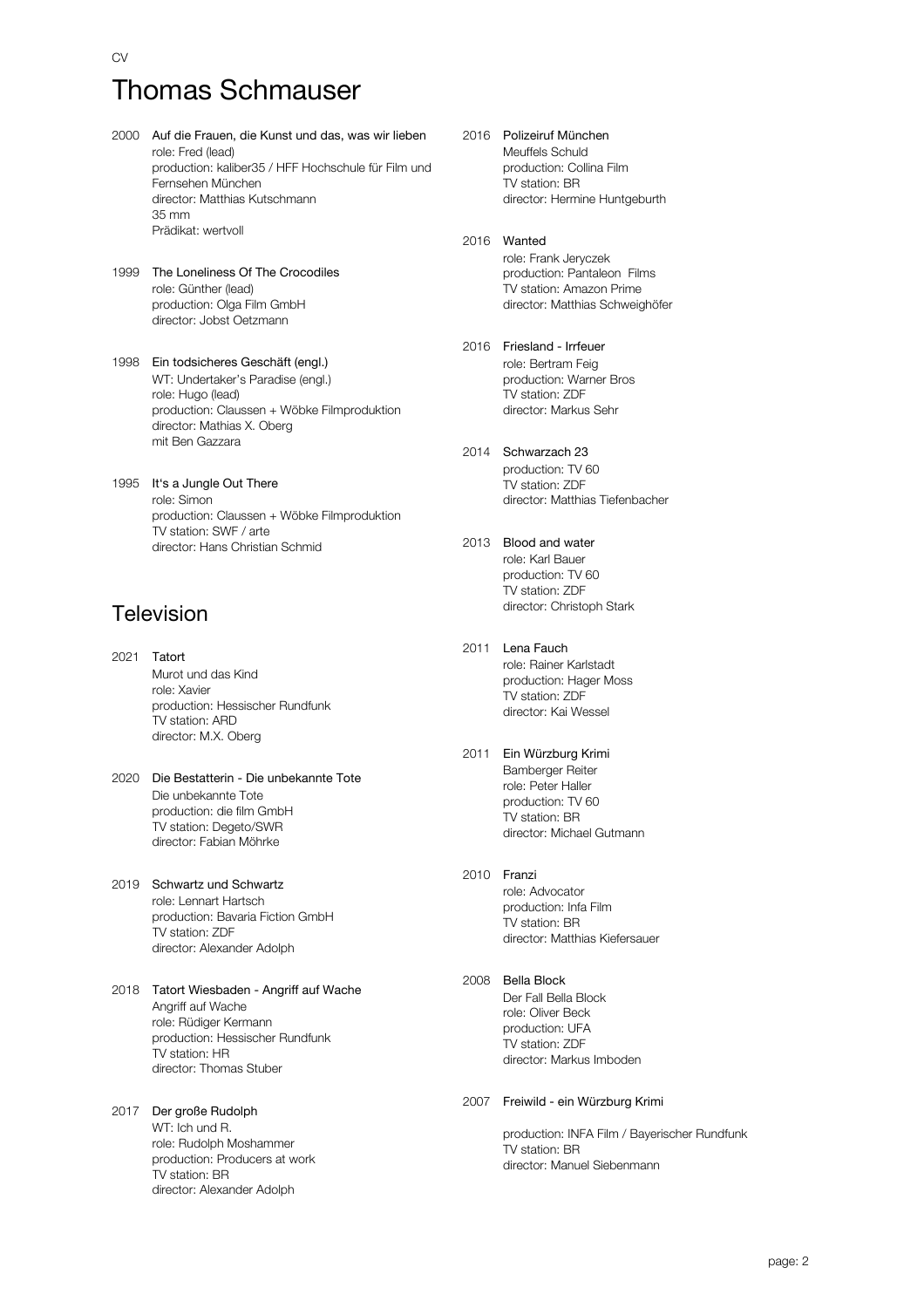# Thomas Schmauser

| 2004 | In Liebe eine Eins                                             |      |                                                            |
|------|----------------------------------------------------------------|------|------------------------------------------------------------|
|      | WT: Leni Bluhm                                                 |      | Theater                                                    |
|      | role: Hagen Frey                                               |      |                                                            |
|      | production: Eikon Film                                         |      |                                                            |
|      | TV station: ARD / MDR<br>director: Hartmut Griesmayr           |      | 2016 Der Kaufmann von Venedig                              |
|      |                                                                |      | theater: Münchner Kammerspiele                             |
|      |                                                                |      | director: Nicolas Stemann                                  |
| 2004 | Leo                                                            |      |                                                            |
|      | role: Benno Dargatz                                            | 2015 | Der Spieler                                                |
|      | production: Bavaria Film                                       |      | theater: Kammerspiele München                              |
|      | TV station: BR / ARD<br>director: Vivian Naefe                 |      | director: Christopher Rüping                               |
|      | TV-movie                                                       |      |                                                            |
|      |                                                                | 2010 | Der Krieg                                                  |
|      |                                                                |      | theater: Kammerspiele München                              |
| 2003 | Der Mörder ist unter uns                                       |      | director: Armin Petras                                     |
|      |                                                                |      |                                                            |
|      | WT: Der Fall Gehring<br>role: Frank Wegner                     |      |                                                            |
|      | production: Multimedia                                         | 2009 | Drei Farben: Blau, Weiß, Rot                               |
|      | TV station: ZDF                                                |      | role: Farbe: Weiß / Karol<br>theater: Kammerspiele München |
|      | director: Markus Imboden                                       |      | director: Johan Simons                                     |
|      |                                                                |      |                                                            |
|      | Tatort                                                         |      |                                                            |
| 2003 | <b>Teufelskreis</b>                                            | 2009 | Plantonow                                                  |
|      | role: Stefan Mayer                                             |      | theater: Kammerspiele München<br>director: Stefan Pucher   |
|      | production: Saxonia Media Filmproduktionsgesellschaft          |      |                                                            |
|      | mbH                                                            |      |                                                            |
|      | TV station: ARD                                                | 2008 | Maß für Maß                                                |
|      | director: Hans Werner Honert                                   |      | role: Herzog Vincentio                                     |
|      |                                                                |      | theater: Kammerspiele München                              |
| 2002 | Und die Braut wusste von nichts                                |      | director: Stefan Pucher                                    |
|      | role: Alexander Reutermann                                     |      |                                                            |
|      | production: UFA                                                | 2008 | Zur schönen Aussicht                                       |
|      | TV station: ZDF                                                |      | theater: Kammerspiele München                              |
|      | director: Rainer Kaufmann                                      |      | director: Christiane Pohle                                 |
|      |                                                                |      |                                                            |
| 2002 | Tatort                                                         | 2007 | Parzival                                                   |
|      | Die Liebe und ihr Preis                                        |      | theater: Münchner Kammerspiele                             |
|      | role: Ricky                                                    |      | director: Christiane Pohle                                 |
|      | production: Provobis                                           |      |                                                            |
|      | TV station: SFB / ARD                                          | 2007 | Der Sturm                                                  |
|      | director: Erhard Riedelsperger                                 |      | theater: Münchner Kammerspiele                             |
|      |                                                                |      | director: Stefan Puchler                                   |
| 2002 | Tatort                                                         |      |                                                            |
|      |                                                                | 2006 | Sommernachtstraum                                          |
|      | Der Prügelknabe                                                |      | theater: Thalia Theater                                    |
|      | role: Hackl                                                    |      | director: Jorinde Dröse                                    |
|      | production: MTM Cineteve<br>TV station: ARD / BR               |      |                                                            |
|      | director: Thomas Jauch                                         |      |                                                            |
|      |                                                                | 2006 | Abalon                                                     |
|      |                                                                |      | theater: Thalia Theater                                    |
| 2001 | Ein Dorf sucht seinen Mörder                                   |      | director: Armin Petras                                     |
|      | role: Hannes Geiger (lead)                                     |      |                                                            |
|      | production: Cinecentrum<br>TV station: ZDF                     | 2006 | Auslöschung. Ein Zerfall                                   |
|      | director: Markus Imboden                                       |      | role: Franz-Josef Murnau                                   |
|      |                                                                |      | theater: Thalia Theater Hamburg                            |
|      |                                                                |      | director: Christiane Pohle                                 |
| 1996 | Nur für eine Nacht                                             |      |                                                            |
|      | role: Philip                                                   | 2005 | Das Versprechen                                            |
|      | production: Claussen + Wöbke Filmproduktion<br>TV station: ZDF |      | theater: Thalia Theater Hamburg                            |
|      | director: Michael Gutmann                                      |      | director: Armin Petras                                     |
|      |                                                                |      |                                                            |